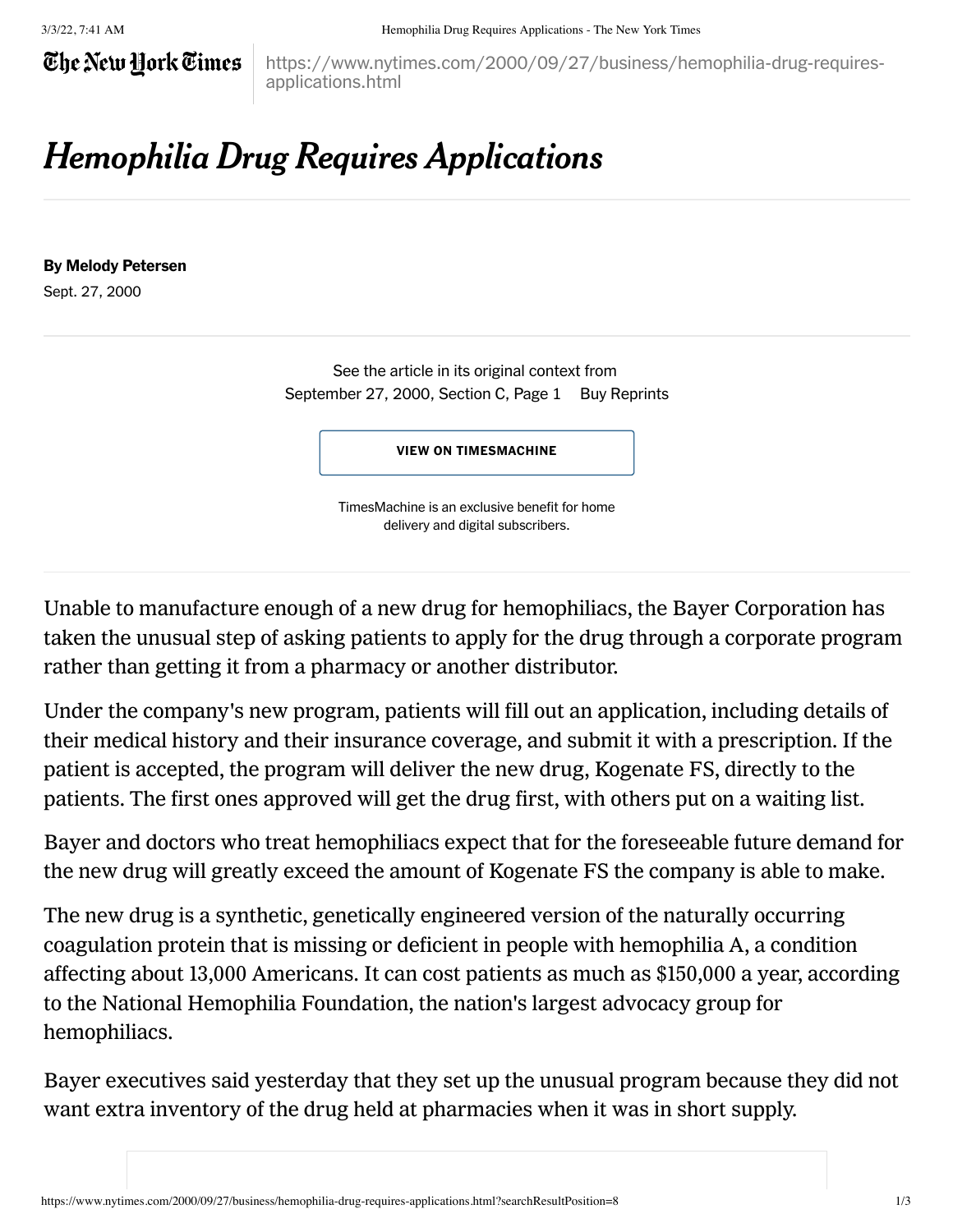Daily business updates The latest coverage of business, markets and the economy, sent by email each weekday. Get it sent to your inbox.

''We believe that we are pioneering and finding a novel alternative to a distribution system that does not work,'' said Terry Tenbrunsel, vice president for sales and marketing at Bayer's U.S. operations.

But Bayer's new distribution program has angered doctors and advocates for hemophiliacs at the foundation. Leaders of the foundation said yesterday that there was already a shortage of the two other synthetic versions of the drug, known as blood-clotting factors.

The foundation's leaders said they feared that Bayer would accept patients based on their insurance coverage, which could leave out poor people on Medicaid and those without insurance.

''This is going to be about who has the best insurance,'' said Stephen E. Bajardi, the foundation's executive director.

But Bayer denied those assertions. Mr. Tenbrunsel said the program would evaluate the patients' applications and verify the insurance coverage just as a pharmacy or a home-care company would.

## [Business & Economy: Latest Updates](https://www.nytimes.com/live/2022/03/02/business/stock-market-and-business-news?name=styln-business-live®ion=MAIN_CONTENT_2&block=storyline_latest_updates_recirc&action=click&pgtype=Article&variant=show&index=0) ›

Updated March 2, 2022

- [The U.S. extends technology restrictions to Belarus and the Russian oil industry.](https://www.nytimes.com/live/2022/03/02/business/stock-market-and-business-news?name=styln-business-live®ion=MAIN_CONTENT_2&block=storyline_latest_updates_recirc&action=click&pgtype=Article&variant=show&index=1#us-ukraine-belarus-technology-restrictions)
- [A coalition of state attorneys general opens an investigation into TikTok.](https://www.nytimes.com/live/2022/03/02/business/stock-market-and-business-news?name=styln-business-live®ion=MAIN_CONTENT_2&block=storyline_latest_updates_recirc&action=click&pgtype=Article&variant=show&index=1#tiktok-states-investigation)
- [Amazon plans to shut down more than 50 brick-and-mortar stores.](https://www.nytimes.com/live/2022/03/02/business/stock-market-and-business-news?name=styln-business-live®ion=MAIN_CONTENT_2&block=storyline_latest_updates_recirc&action=click&pgtype=Article&variant=show&index=1#amazon-closing-stores)

''It is a blind process,'' he said. ''It doesn't matter what is the basis of your insurance coverage.''

Stephen W. Schondelmeyer, a professor of pharmaceutical economics at the University of Minnesota, said Bayer's new program, known as Bayer Direct, is unusual for the drug industry, but not unique.

Dr. Schondelmeyer said that when some early AIDS drugs were first approved, the drug companies distributed them through a limited number of mail-order companies. He said the program did not appear unreasonable as long as it was used only in the short term. Long